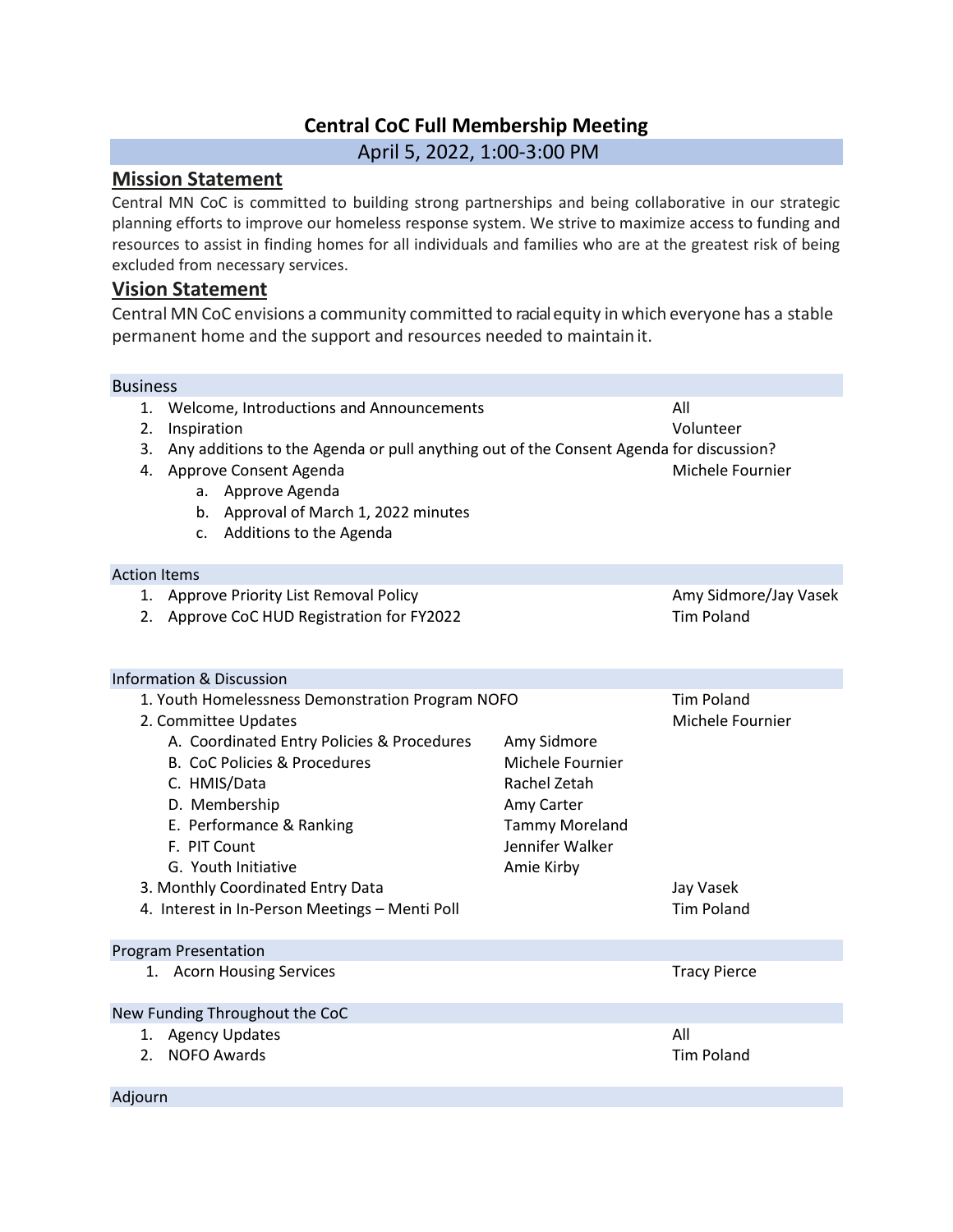|         |                                                    |       |                                  |       |       |     |      | Importance of 30 Day Follow-Ups |   |                                            |   |   |   |  |  |
|---------|----------------------------------------------------|-------|----------------------------------|-------|-------|-----|------|---------------------------------|---|--------------------------------------------|---|---|---|--|--|
|         | <b>Average Length of Time on The Priority List</b> |       |                                  |       |       |     |      |                                 |   |                                            |   |   |   |  |  |
| 2022    |                                                    |       |                                  |       |       |     |      |                                 |   |                                            |   |   |   |  |  |
|         |                                                    |       | Dec. 2021 January February March |       | April | May | June | July                            |   | August September October November December |   |   |   |  |  |
| Top 10  | 889                                                | 741   | 944                              | 938   |       |     |      |                                 |   |                                            |   |   |   |  |  |
| Top 20  | 735                                                | 640   | 785                              | 776   |       |     |      |                                 |   |                                            |   |   |   |  |  |
| Top 30  | 651                                                | 572   | 692                              | 688   |       |     |      |                                 |   |                                            |   |   |   |  |  |
| Top 40  | 590                                                | 517   | 622                              | 620   |       |     |      |                                 |   |                                            |   |   |   |  |  |
| Top 50  | 541                                                | 476   | 568                              | 569   |       |     |      |                                 |   |                                            |   |   |   |  |  |
| Average | 681.2                                              | 589.2 | 722.2                            | 718.2 | 0     | 0   | 0    | 0                               | 0 | $\mathbf{0}$                               | 0 | 0 | 0 |  |  |

|                | <b>Ages on Priority List</b> |                |                                     |     |          |              |          |     |          |          |            |     |            |
|----------------|------------------------------|----------------|-------------------------------------|-----|----------|--------------|----------|-----|----------|----------|------------|-----|------------|
| Ages           |                              |                | 21-Dec Jan.26   Feb.22   Mar.22 Apr |     |          | May          | Jun      | Jul | Aug      | Sep      | <b>Oct</b> | Nov | <b>Dec</b> |
| 18-24          | 34                           | 29             | 36                                  | 34  |          |              |          |     |          |          |            |     |            |
|                |                              |                |                                     |     |          |              |          |     |          |          |            |     |            |
| $60+$          | 32                           | 21             | 25                                  | 23  |          |              |          |     |          |          |            |     |            |
| 50-59          | 39                           | 33             | 40                                  | 42  |          |              |          |     |          |          |            |     |            |
| 40-49          | 74                           | 68             | 65                                  | 72  |          |              |          |     |          |          |            |     |            |
| 30-39          | 102                          | 96             | 99                                  | 109 |          |              |          |     |          |          |            |     |            |
| 20-29          | 74                           | 74             | 80                                  | 77  |          |              |          |     |          |          |            |     |            |
| 19<            | 7                            | 7              | 9                                   | 10  |          |              |          |     |          |          |            |     |            |
| <b>Missing</b> | 0                            | $\overline{2}$ | $\mathbf{1}$                        | 4   |          |              |          |     |          |          |            |     |            |
| Total          | 328                          | 301            | 319                                 | 337 | $\theta$ | $\mathbf{0}$ | $\theta$ | 0   | $\theta$ | $\theta$ | 0          | 0   | $\theta$   |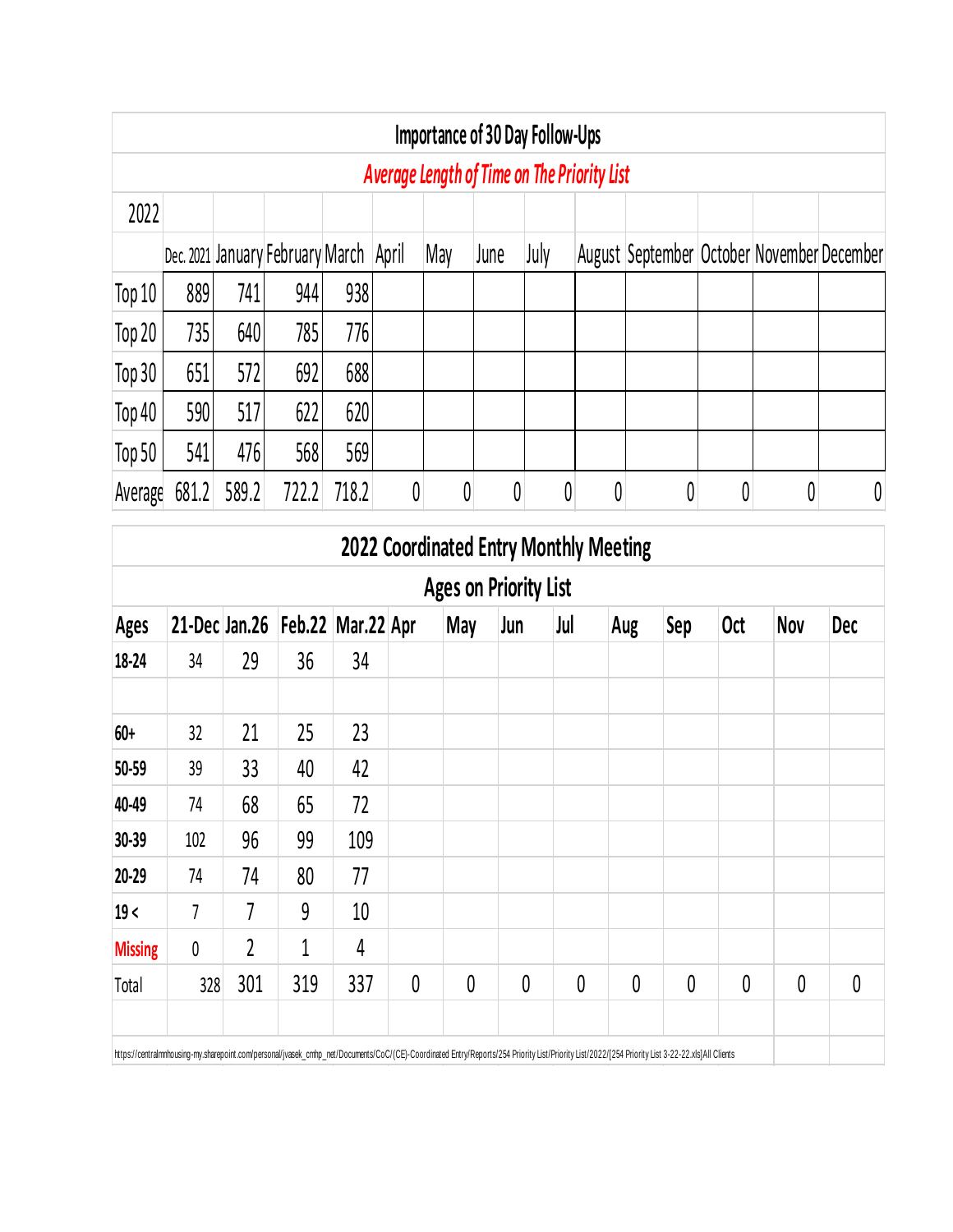|                                                                                                                                                                                                   | 2022 Monthly Coordinated Entry Meeting Key Indicators |              |                  |                       |   |                            |    |                       |    |                       |                              |  |  |  |  |
|---------------------------------------------------------------------------------------------------------------------------------------------------------------------------------------------------|-------------------------------------------------------|--------------|------------------|-----------------------|---|----------------------------|----|-----------------------|----|-----------------------|------------------------------|--|--|--|--|
|                                                                                                                                                                                                   |                                                       |              |                  |                       |   |                            |    |                       |    |                       |                              |  |  |  |  |
|                                                                                                                                                                                                   |                                                       | Google Total |                  |                       |   | 3 <<br>Ave.<br><b>Days</b> |    | 4 Ave.<br><b>Days</b> |    | 5 Ave.<br><b>Days</b> | <b>Monthly</b><br>Assessment |  |  |  |  |
|                                                                                                                                                                                                   | Active                                                | <b>Docs</b>  |                  | Homeless Ave. Days #3 |   | on PL                      | #4 | on PL                 | #5 | on PL                 | <b>Numbers</b>               |  |  |  |  |
| December (15)                                                                                                                                                                                     | 328                                                   | 6            | 334              | 178                   | 1 | 15                         | 8  | 138                   | 36 | 174                   | 38                           |  |  |  |  |
| January (26)                                                                                                                                                                                      | 301                                                   | 4            | 305              | 174                   | 0 | 0                          | 15 | 116                   | 32 | 168                   | 45                           |  |  |  |  |
| February (22)                                                                                                                                                                                     | 319                                                   | 6            | 325              | 192                   | 0 | 0                          | 17 | 139                   | 40 | 183                   | 49                           |  |  |  |  |
| March (22)                                                                                                                                                                                        | 337                                                   | 5            | 342              | 195                   | 0 | 0                          | 18 | 154                   | 42 | 151                   | 36                           |  |  |  |  |
| April ()                                                                                                                                                                                          |                                                       |              | 0                |                       |   |                            |    |                       |    |                       |                              |  |  |  |  |
| May()                                                                                                                                                                                             |                                                       |              | 0                |                       |   |                            |    |                       |    |                       |                              |  |  |  |  |
| June ()                                                                                                                                                                                           |                                                       |              | 0                |                       |   |                            |    |                       |    |                       |                              |  |  |  |  |
| July ()                                                                                                                                                                                           |                                                       |              | $\mathbf 0$      |                       |   |                            |    |                       |    |                       |                              |  |  |  |  |
| August ()                                                                                                                                                                                         |                                                       |              | 0                |                       |   |                            |    |                       |    |                       |                              |  |  |  |  |
| September ()                                                                                                                                                                                      |                                                       |              | $\boldsymbol{0}$ |                       |   |                            |    |                       |    |                       |                              |  |  |  |  |
| October ()                                                                                                                                                                                        |                                                       |              | 0                |                       |   |                            |    |                       |    |                       |                              |  |  |  |  |
| November ()                                                                                                                                                                                       |                                                       |              | 0                |                       |   |                            |    |                       |    |                       |                              |  |  |  |  |
| December ()                                                                                                                                                                                       |                                                       |              | 0                |                       |   |                            |    |                       |    |                       |                              |  |  |  |  |
|                                                                                                                                                                                                   |                                                       |              | $\mathbf 0$      |                       |   |                            |    |                       |    |                       |                              |  |  |  |  |
| https://centralmnhousing-my.sharepoint.com/personal/jvasek_cmhp_net/Documents/CoC/(CE)-Coordinated Entry/Reports/254 Priority List/Priority List/2022/[254 Priority List 3-22-22.xls] All Clients |                                                       |              |                  |                       |   |                            |    |                       |    |                       |                              |  |  |  |  |

|               | Number of Households on PL by County |                        |               |   |         |        |                       |                         |    |        |                       |    |        |              |    |                               |    |                |                          |    |
|---------------|--------------------------------------|------------------------|---------------|---|---------|--------|-----------------------|-------------------------|----|--------|-----------------------|----|--------|--------------|----|-------------------------------|----|----------------|--------------------------|----|
|               |                                      | <b>Northern Region</b> |               |   |         |        | <b>Eastern Region</b> |                         |    |        | <b>Central Region</b> |    |        |              |    |                               |    |                | On PL 350 Days or Longer |    |
|               | Cass                                 | Crow Win Morrison Todd |               |   | Chisago | Isanti |                       | Kanabec Mille Lacs Pine |    | Benton | SherburneStearns      |    | Wright | Missing      |    | Other County Northern Eastern |    | <b>Central</b> | Other CoC Total          |    |
| December (15) | 19                                   | 18                     | 2             |   | 27      | 31     | 31                    | 23                      | 50 | 12     | 4                     | 61 | 6      | $10^{\circ}$ | 31 |                               | 18 | 16             | 8                        | 43 |
| January (26)  | 17                                   | 10                     | 3             | 0 | 23      | 28     | 36                    | 18                      | 49 | 6      | 9                     | 57 | 4      | 10           | 31 |                               | 8  | 8              |                          | 18 |
| February (22) | 14                                   | 10                     |               |   | 27      | 28     | 40                    | 16                      | 48 | 13     | 8                     | 66 | 5      | 9            | 29 |                               | 20 | 19             | 4                        | 44 |
| March (22)    | 17                                   | 4                      | $\mathfrak z$ |   | 28      | 26     | 41                    | 22                      | 48 | 14     | 8                     | 76 | 3      | 13           | 32 |                               | 19 | 22             | 5                        | 47 |
| April ()      |                                      |                        |               |   |         |        |                       |                         |    |        |                       |    |        |              |    |                               |    |                |                          | 0  |
| May()         |                                      |                        |               |   |         |        |                       |                         |    |        |                       |    |        |              |    |                               |    |                |                          | 0  |
| June ()       |                                      |                        |               |   |         |        |                       |                         |    |        |                       |    |        |              |    |                               |    |                |                          | 0  |
| July ()       |                                      |                        |               |   |         |        |                       |                         |    |        |                       |    |        |              |    |                               |    |                |                          | 0  |
| August()      |                                      |                        |               |   |         |        |                       |                         |    |        |                       |    |        |              |    |                               |    |                |                          | 0  |
| September()   |                                      |                        |               |   |         |        |                       |                         |    |        |                       |    |        |              |    |                               |    |                |                          | 0  |
| October()     |                                      |                        |               |   |         |        |                       |                         |    |        |                       |    |        |              |    |                               |    |                |                          | 0  |
| November()    |                                      |                        |               |   |         |        |                       |                         |    |        |                       |    |        |              |    |                               |    |                |                          | 0  |
| December      |                                      |                        |               |   |         |        |                       |                         |    |        |                       |    |        |              |    |                               |    |                |                          | 0  |